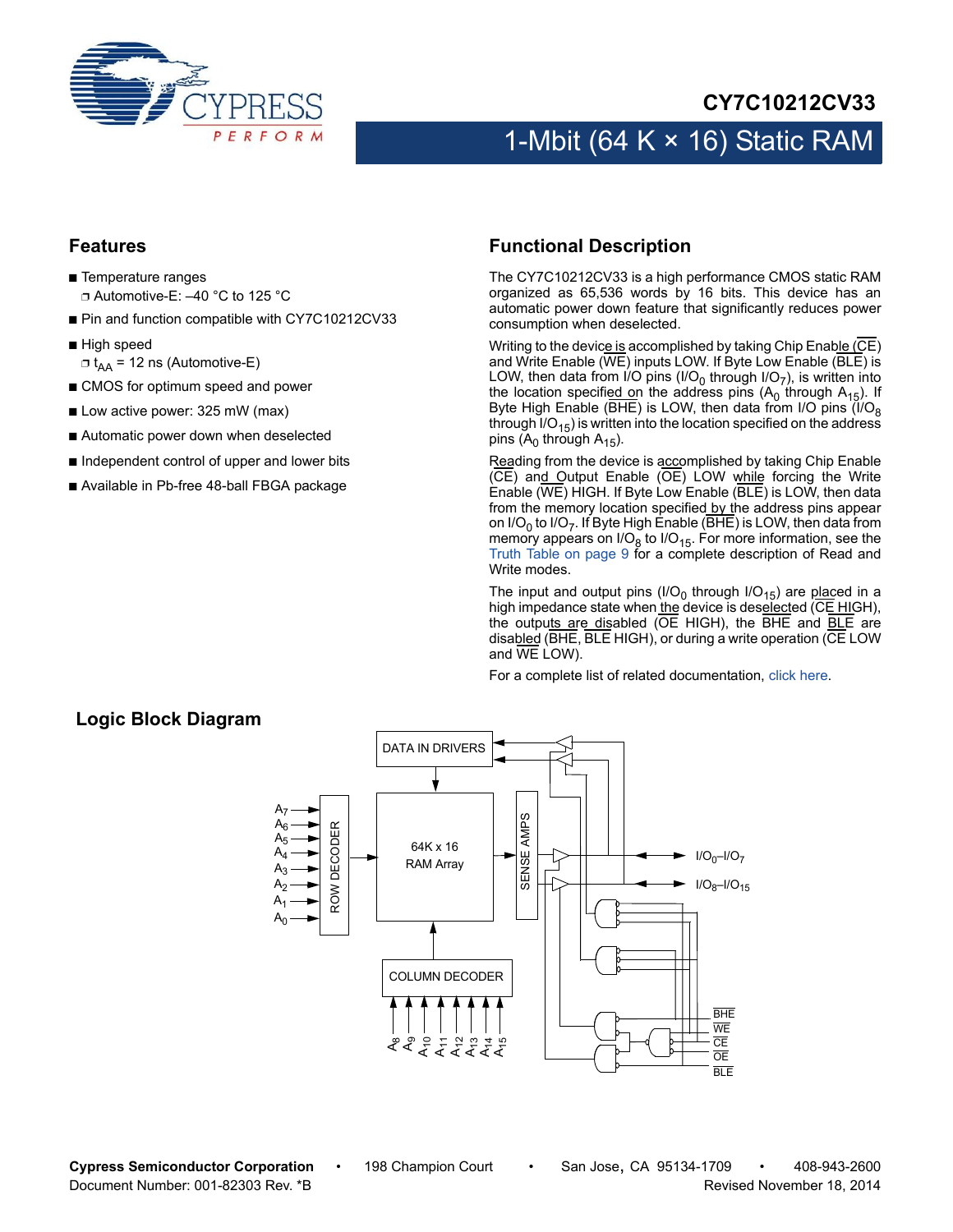

## CY7C10212CV33

#### **Contents**

| Sales, Solutions, and Legal Information  14 |  |
|---------------------------------------------|--|
| Worldwide Sales and Design Support  14      |  |
|                                             |  |
|                                             |  |
| Cypress Developer Community  14             |  |
|                                             |  |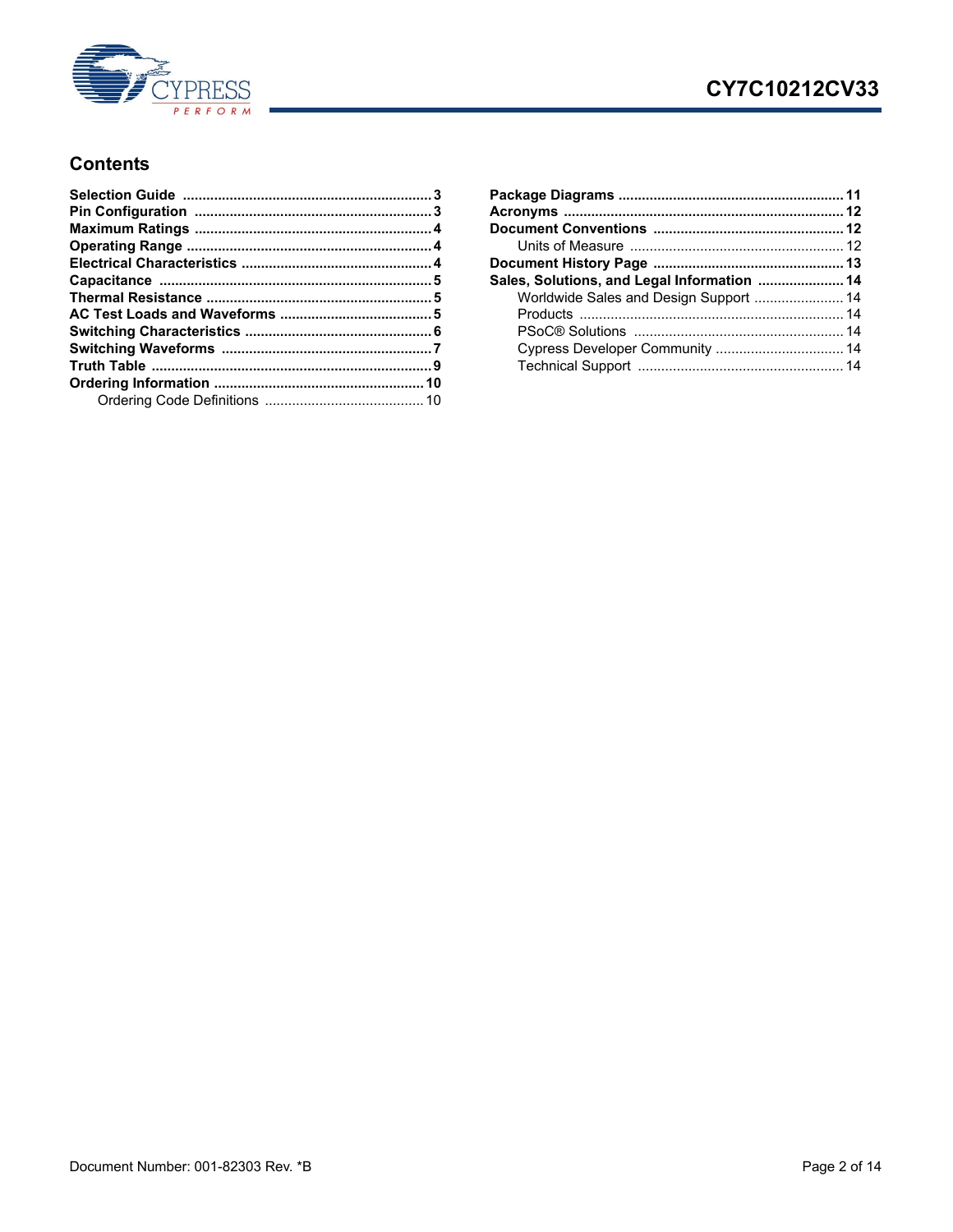

## <span id="page-2-0"></span>**Selection Guide**

| <b>Description</b>           | $-12$ | Unit |
|------------------------------|-------|------|
| Maximum Access Time          |       | ns   |
| Maximum Operating Current    | 90    | mA   |
| Maximum CMOS Standby Current | 10    | mA   |

#### <span id="page-2-1"></span>**Pin Configuration**

**Figure 1. 48-ball FBGA pinout** [[1\]](#page-2-2)

<span id="page-2-2"></span>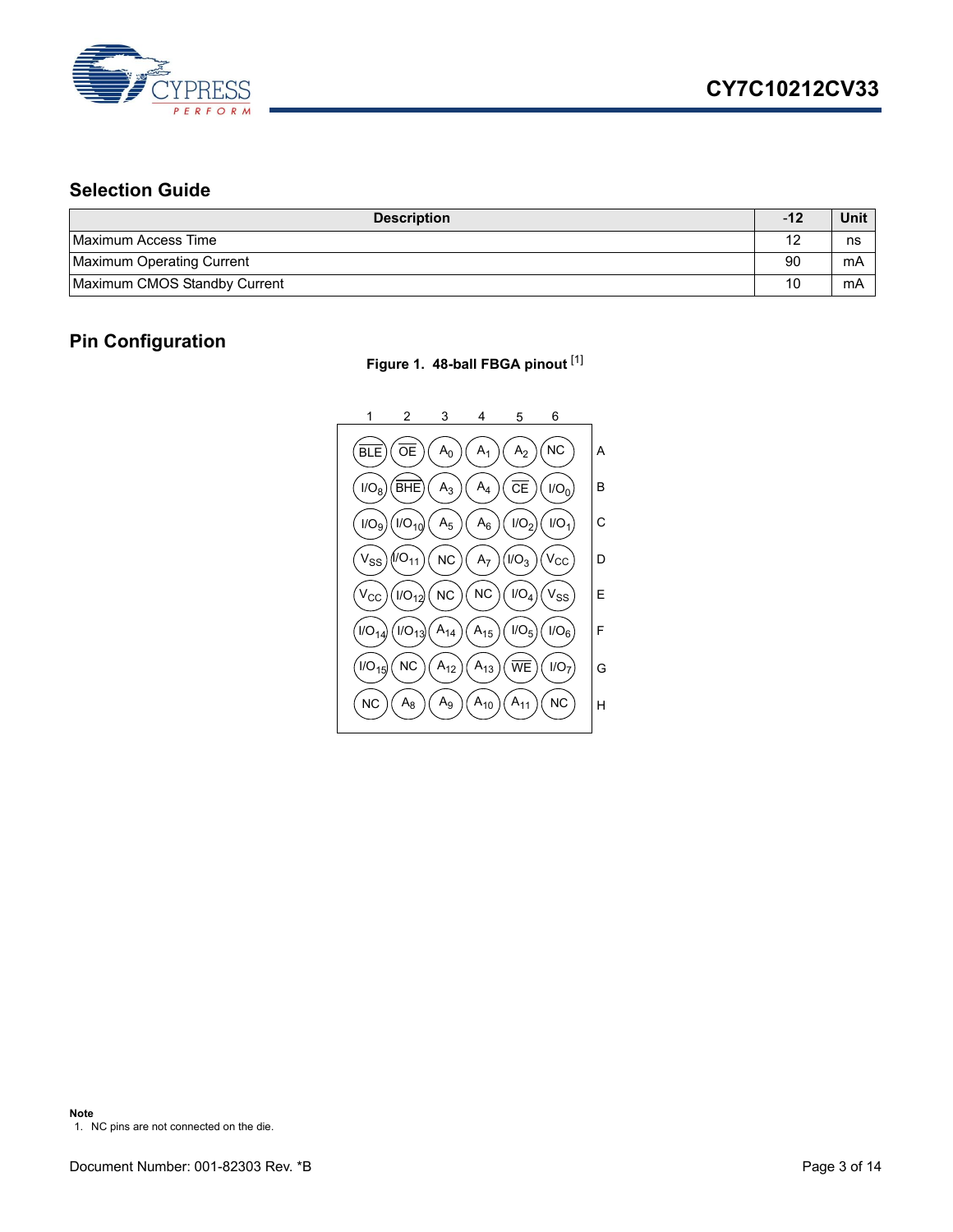

#### <span id="page-3-0"></span>**Maximum Ratings**

Exceeding maximum ratings may impair the useful life of the device. These user guidelines are not tested.

| Ambient Temperature with |  |
|--------------------------|--|
|                          |  |
|                          |  |

| Static Discharge Voltage |  |
|--------------------------|--|
|                          |  |

## <span id="page-3-1"></span>**Operating Range**

| Range        | Ambient Temperature $(T_A)$ | V <sub>CC</sub>  |
|--------------|-----------------------------|------------------|
| Automotive-E | $-40$ °C to +125 °C         | $3.3 V \pm 10\%$ |

#### <span id="page-3-2"></span>**Electrical Characteristics**

Over the Operating Range

<span id="page-3-3"></span>

|                  |                                                  | <b>Test Conditions</b>                                                                                             |        | $-12$              |             |  |
|------------------|--------------------------------------------------|--------------------------------------------------------------------------------------------------------------------|--------|--------------------|-------------|--|
| <b>Parameter</b> | <b>Description</b>                               |                                                                                                                    | Min    | <b>Max</b>         | <b>Unit</b> |  |
| V <sub>OH</sub>  | <b>Output HIGH Voltage</b>                       | $V_{\text{CC}}$ = Min, $I_{\text{OH}}$ = -4.0 mA                                                                   | 2.4    |                    | V           |  |
| $V_{OL}$         | Output LOW Voltage                               | $V_{\rm CC}$ = Min, $I_{\rm O}$ = 8.0 mA                                                                           |        | 0.4                | V           |  |
| V <sub>IH</sub>  | Input HIGH Voltage                               |                                                                                                                    | 2.0    | $V_{\rm CC}$ + 0.3 | $\vee$      |  |
| $V_{IL}$         | Input LOW Voltage <sup>[2]</sup>                 |                                                                                                                    | $-0.3$ | 0.8                | $\vee$      |  |
| $I_{IX}$         | Input Leakage Current                            | GND $\leq$ V <sub>1</sub> $\leq$ V <sub>CC</sub>                                                                   | $-12$  | $+12$              | μA          |  |
| I/O <sub>7</sub> | Output Leakage Current                           | GND $\leq$ V <sub>1</sub> $\leq$ V <sub>CC</sub> , Output disabled                                                 | $-12$  | $+12$              | μA          |  |
| $I_{\rm CC}$     | V <sub>CC</sub> Operating Supply Current         | $V_{\text{CC}}$ = Max, $I_{\text{OUT}}$ = 0 mA,<br>$f = f_{MAX} = 1/t_{RC}$                                        |        | 90                 | mA          |  |
| $I_{SB1}$        | Automatic CE Power Down<br>Current — TTL Inputs  | Max $V_{CC}$ , $\overline{CE} \geq V_{IH}$<br>$V_{IN} \geq V_{IH}$ or $V_{IN} \leq V_{IL}$ , f = f <sub>MAX</sub>  |        | 20                 | mA          |  |
| $I_{SB2}$        | Automatic CE Power Down<br>Current — CMOS Inputs | Max $V_{CC}$ , $\overline{CE} \geq V_{CC} - 0.3$ V,<br>$V_{IN} \geq V_{CC} - 0.3$ V, or $V_{IN} \leq 0.3$ V, f = 0 |        | 10                 | mA          |  |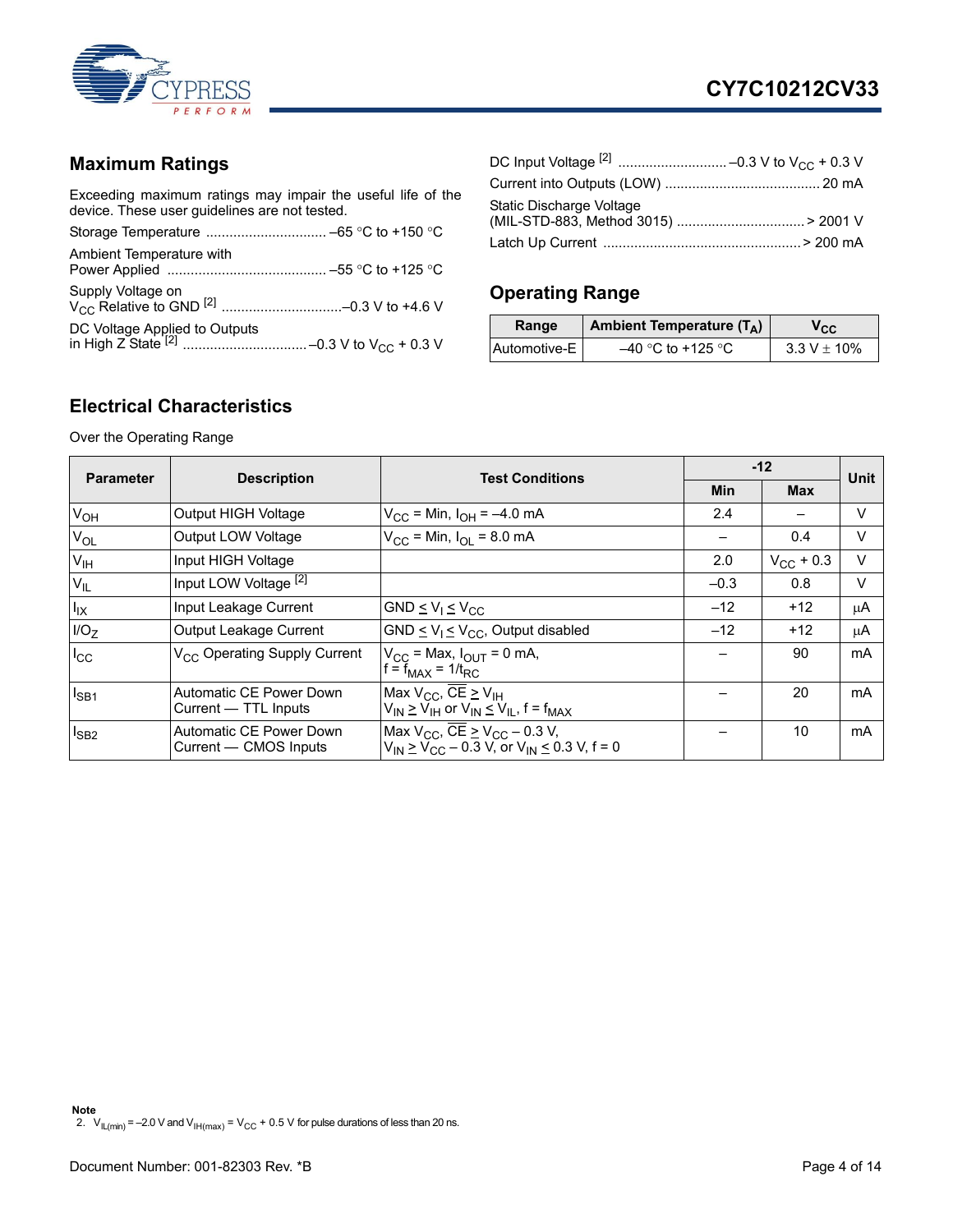

#### <span id="page-4-0"></span>**Capacitance**

| Parameter <sup>[3]</sup> | <b>Description</b> | <b>Test Conditions</b>                                       | <b>Max</b> | Unit |
|--------------------------|--------------------|--------------------------------------------------------------|------------|------|
| $C_{\text{IN}}$          | Input Capacitance  | $\Gamma_{\rm A}$ = 25 °C, f = 1 MHz, V <sub>CC</sub> = 3.3 V |            | рF   |
| $\sim$<br>∪OUT           | Output Capacitance |                                                              |            | рF   |

#### <span id="page-4-1"></span>**Thermal Resistance**

| Parameter <sup>[3]</sup> | <b>Description</b>                          | <b>Test Conditions</b>                                                                                             | <b>48-ball FBGA</b> | Unit          |
|--------------------------|---------------------------------------------|--------------------------------------------------------------------------------------------------------------------|---------------------|---------------|
| $\Theta_{JA}$            | Thermal resistance<br>(junction to ambient) | conditions follow standard test<br>methods<br>Test<br>and<br>measuring thermal impedance,<br>procedures for<br>per | 95.32               | $\degree$ C/W |
| $\Theta_{\text{JC}}$     | Thermal resistance<br>(junction to case)    | <b>IEIA/JESD51</b>                                                                                                 | 10.68               | $\degree$ C/W |

#### <span id="page-4-5"></span><span id="page-4-2"></span>**AC Test Loads and Waveforms**





**Notes**

- <span id="page-4-3"></span>3. Tested initially and after any design or process changes that may affect these parameters.
- <span id="page-4-4"></span>4. Speed is tested using the Thevenin load shown in [Figure 2](#page-4-5) (a). High Z characteristics are tested using the test load shown in [Figure 2](#page-4-5) (b).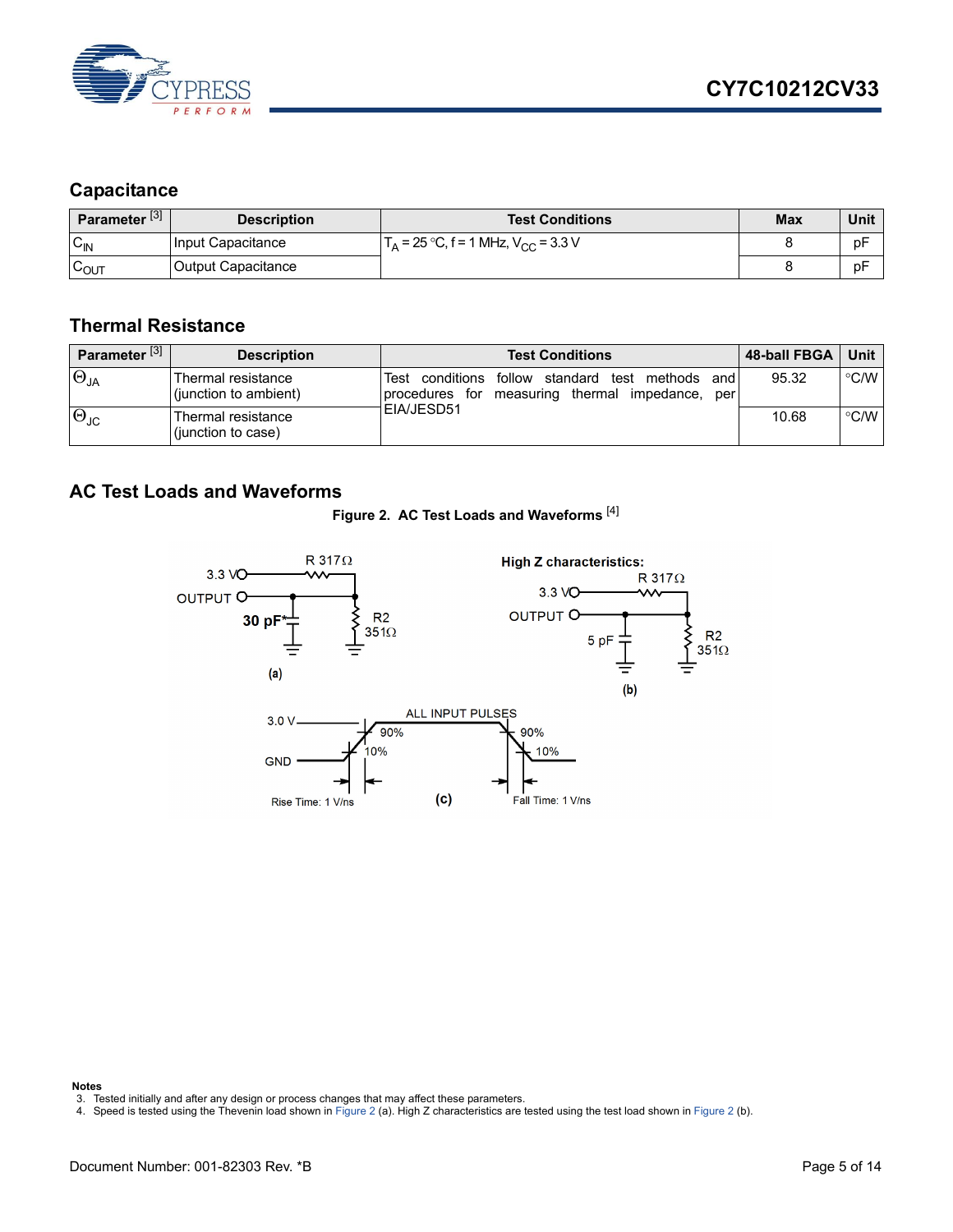

#### <span id="page-5-0"></span>**Switching Characteristics**

Over the Operating Range

| Parameter <sup>[5]</sup>        | <b>Description</b>                              |                          | $-12$                    |      |  |
|---------------------------------|-------------------------------------------------|--------------------------|--------------------------|------|--|
|                                 |                                                 | <b>Min</b>               | <b>Max</b>               | Unit |  |
| <b>Read Cycle</b>               |                                                 |                          |                          |      |  |
| $t_{power}$ <sup>[6]</sup>      | V <sub>CC</sub> (Typical) to the First Access   | 100                      | —                        | μS   |  |
| $t_{RC}$                        | Read Cycle Time                                 | 12                       |                          | ns   |  |
| t <sub>AA</sub>                 | Address to Data Valid                           |                          | 12                       | ns   |  |
| t <sub>OHA</sub>                | Data Hold from Address Change                   | 3                        | $\overline{a}$           | ns   |  |
| $t_{ACE}$                       | CE LOW to Data Valid                            | $\overline{\phantom{0}}$ | 12                       | ns   |  |
| $t_{\text{DOE}}$                | OE LOW to Data Valid                            |                          | 6                        | ns   |  |
| t <sub>LZOE</sub>               | OE LOW to Low Z[7]                              | 0                        |                          | ns   |  |
| t <sub>HZOE</sub>               | $\overline{OE}$ HIGH to High $Z^{[7, 8]}$       |                          | 6                        | ns   |  |
| $t_{LZCE}$                      | $\overline{CE}$ LOW to Low $Z^{[7]}$            | 3                        | —                        | ns   |  |
| t <sub>HZCE</sub>               | $\overline{CE}$ HIGH to High $Z^{[7, 8]}$       |                          | 6                        | ns   |  |
| $t_{PU}$ <sup>[9]</sup>         | CE LOW to Power Up                              | 0                        | $\overline{\phantom{0}}$ | ns   |  |
| $t_{PD}$ <sup>[9]</sup>         | CE HIGH to Power Down                           |                          | 12                       | ns   |  |
| $t_{\text{DBE}}$                | Byte Enable to Data Valid                       | $\qquad \qquad -$        | 6                        | ns   |  |
| t <sub>LZBE</sub>               | Byte Enable to Low Z                            | 0                        | $\equiv$                 | ns   |  |
| t <sub>HZBE</sub>               | Byte Disable to High Z                          |                          | 6                        | ns   |  |
| Write Cycle <sup>[10, 11]</sup> |                                                 |                          |                          |      |  |
| t <sub>WC</sub>                 | Write Cycle Time                                | 12                       | $\overline{\phantom{0}}$ | ns   |  |
| $t_{SCE}$                       | CE LOW to Write End                             | 9                        | $\overline{\phantom{0}}$ | ns   |  |
| $t_{AW}$                        | Address Setup to Write End                      | 9                        | $\overline{\phantom{0}}$ | ns   |  |
| $t_{HA}$                        | Address Hold from Write End                     | 0                        | —                        | ns   |  |
| $t_{SA}$                        | Address Setup to Write Start                    | 0                        | $\overline{\phantom{0}}$ | ns   |  |
| t <sub>PWE</sub>                | WE Pulse Width                                  | 8                        | $\equiv$                 | ns   |  |
| $t_{SD}$                        | Data Setup to Write End                         | 6                        | —                        | ns   |  |
| $t_{HD}$                        | Data Hold from Write End                        | $\Omega$                 | $\equiv$                 | ns   |  |
| t <sub>LZWE</sub>               | $\overline{\text{WE}}$ HIGH to Low $Z^{[7]}$    | 3                        | $\overline{\phantom{0}}$ | ns   |  |
| t <sub>HZWE</sub>               | $\overline{\text{WE}}$ LOW to High $Z^{[7, 8]}$ | $\overline{\phantom{0}}$ | 6                        | ns   |  |
| t <sub>BW</sub>                 | Byte Enable to End of Write                     | 8                        |                          | ns   |  |

#### **Notes**

- <span id="page-5-7"></span>5. Test conditions assume signal transition time of 3 ns or less, timing reference levels of 1.5 V, and input pulse levels of 0 to 3.0 V.<br>6. t<sub>POWER</sub> gives the minimum amount of time that the power supply is at typical V
- <span id="page-5-5"></span>
- <span id="page-5-6"></span><span id="page-5-1"></span>
- 7. At any temperature and voltage condition, t<sub>HZCE</sub> is less than t<sub>LZCE</sub>, t<sub>HZCE</sub> is less than t<sub>LZOE</sub>, and t<sub>HZWE</sub> for any given device.<br>8. t<sub>HZOE</sub>, t<sub>HZBE</sub>, t<sub>HZCE</sub>, and t<sub>HZWE</sub> are specified with a load capacitance
- <span id="page-5-2"></span>
- <span id="page-5-3"></span>9. This parameter is guaranteed by design and is not tested.<br>10. The internal write time of the memory is defined by the overlap of CE LOW, WE LOW, and BHE/BLE LOW. CE, WE, and BHE/BLE is LOW to initiate a write. The trans
- <span id="page-5-4"></span>11. The minimum write cycle pulse width for write cycle 3 ( $\overline{\text{WE}}$  controlled,  $\overline{\text{OE}}$  LOW) should be equal to the sum of tsp and tHZWE.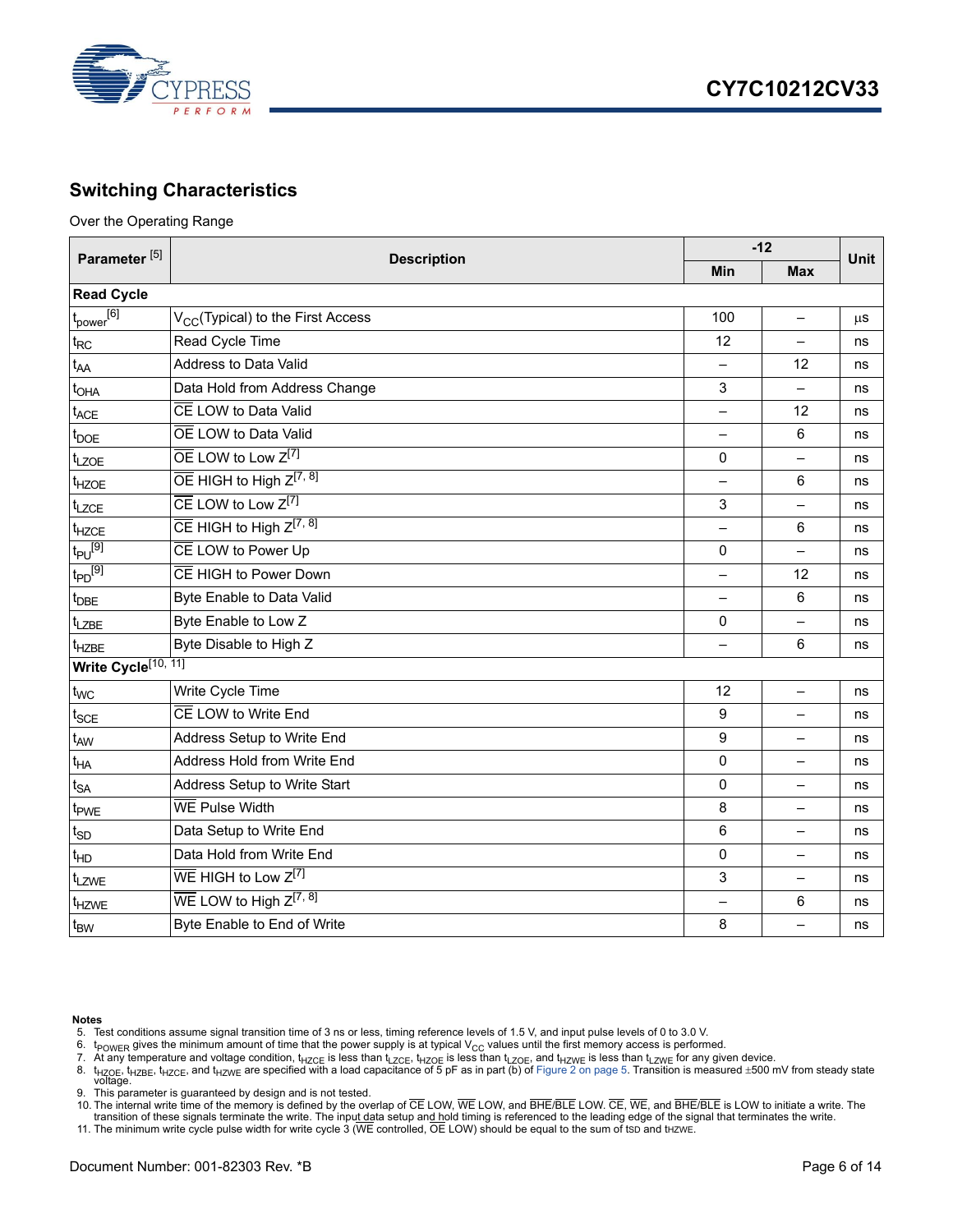

#### <span id="page-6-0"></span>**Switching Waveforms**

**Figure 3. Read Cycle No. 1 (Address Transition Controlled)** [[12,](#page-6-1) [13\]](#page-6-2)







#### **Notes**

- <span id="page-6-1"></span>12. Device is continuously selected.  $\overline{OE}$ ,  $\overline{CE}$ ,  $\overline{BHE}$ , and/or  $\overline{BLE} = V_{IL}$ .
- <span id="page-6-2"></span>13. WE is HIGH for read cycle.

<span id="page-6-3"></span>14. Address valid prior to or coincident with  $\overline{CE}$  transition LOW.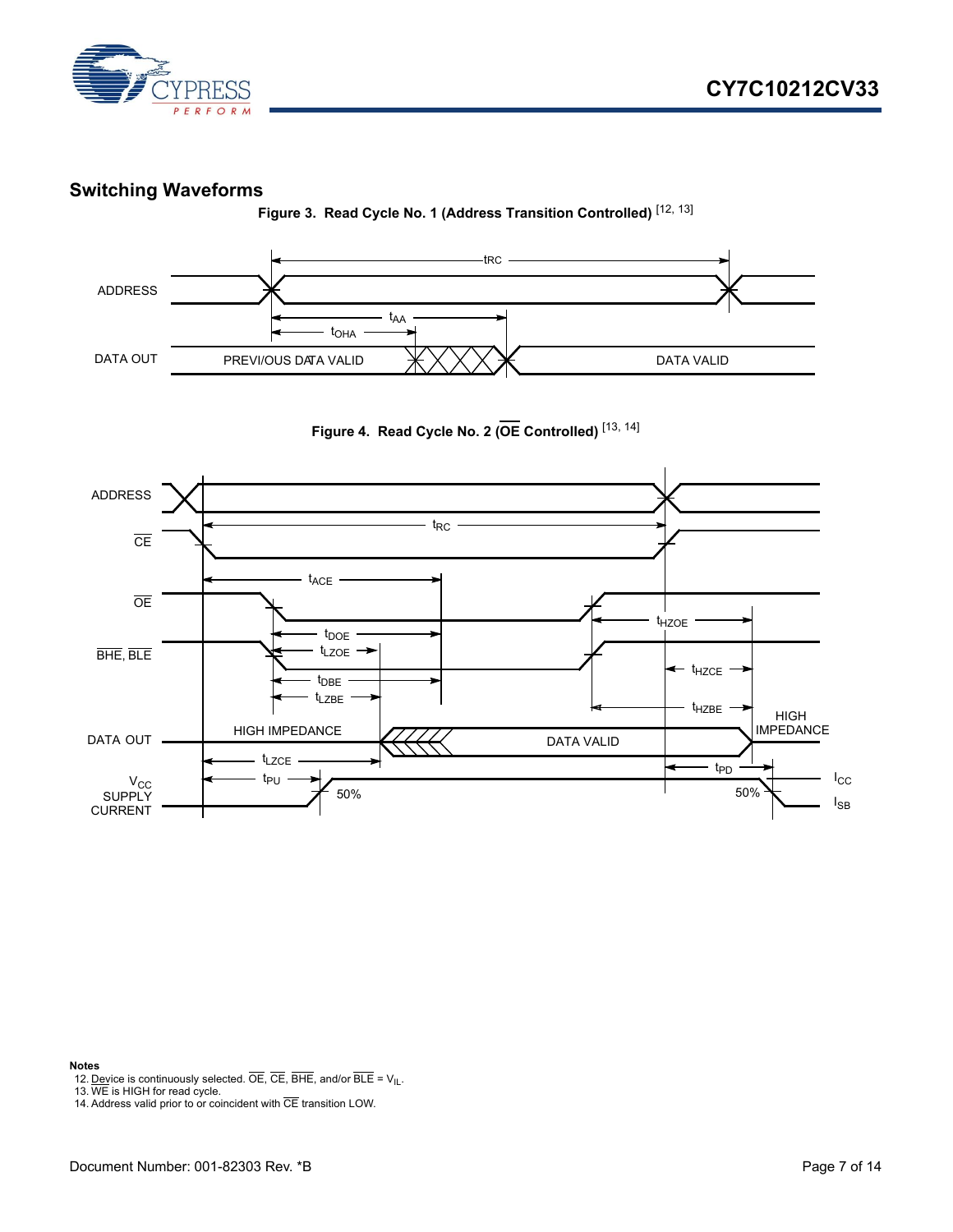

#### **Switching Waveforms** *(continued)*



**Figure 5. Write Cycle No. 1 (CE Controlled)** [\[15](#page-7-0), [16\]](#page-7-1)

**Figure 6. Write Cycle No. 2 (BLE or BHE Controlled)**



#### **Notes**

<span id="page-7-0"></span>

<span id="page-7-1"></span>15. D<u>ata</u> I/O is high impedance if OE, BH<u>E, a</u>nd/or BLE = V<sub>IH</sub>.<br>16. If CE goes HIGH simultaneously with WE going HIGH, the output remains in a high impedance state.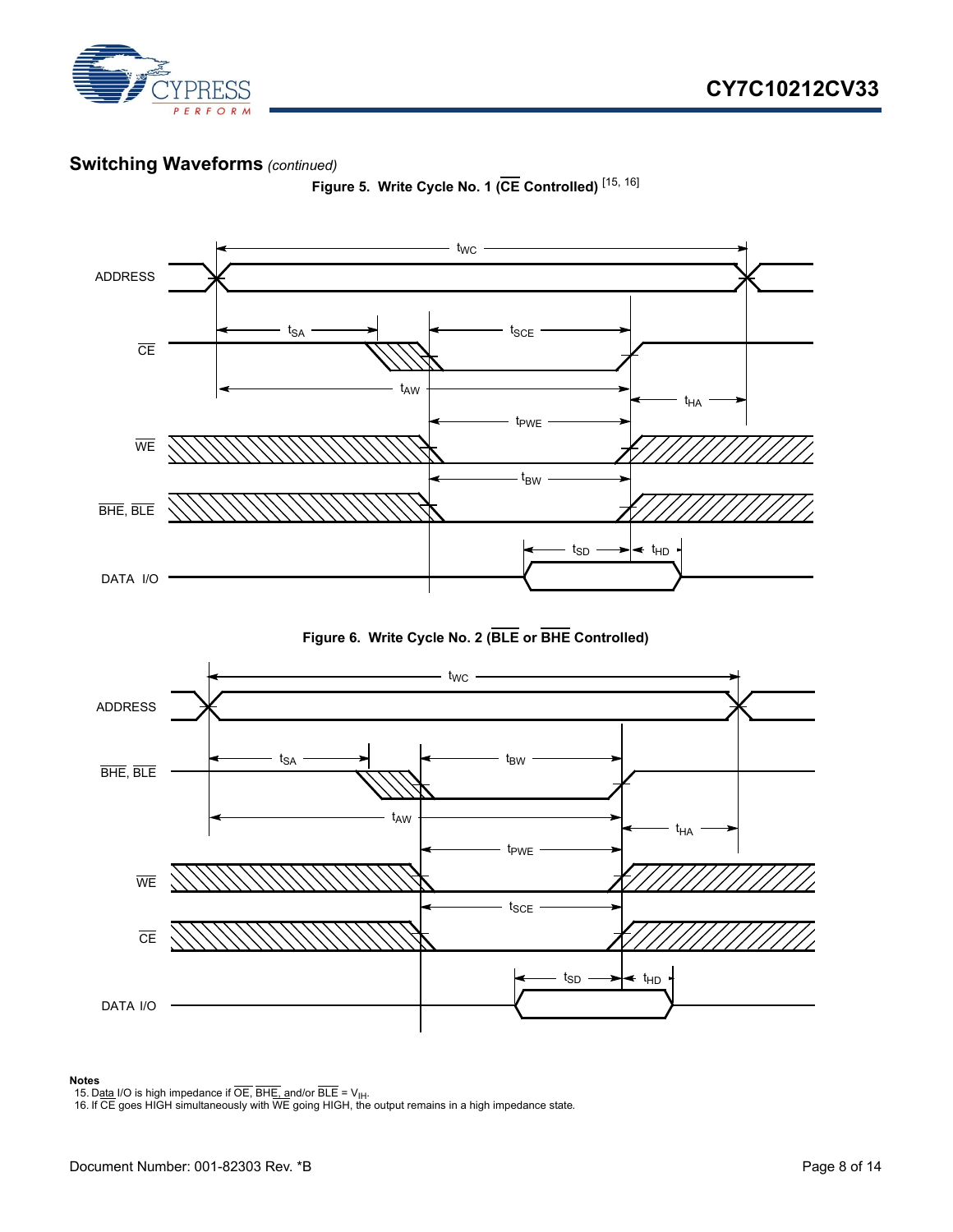

#### **Switching Waveforms** *(continued)*

<span id="page-8-1"></span>

**Figure 7. Write Cycle No. 3 (WE Controlled, OE LOW)**

## <span id="page-8-0"></span>**Truth Table**

| <b>CE</b> | <b>OE</b> | <b>WE</b> | <b>BLE</b> | <b>BHE</b> |          | $I/O_0 - I/O_7  I/O_8 - I/O_{15} $ | <b>Mode</b>                | <b>Power</b>               |
|-----------|-----------|-----------|------------|------------|----------|------------------------------------|----------------------------|----------------------------|
| H         | X         | X         | X          | X          | High Z   | High Z                             | Power Down                 | Standby (I <sub>SB</sub> ) |
| L         | L         | H         |            | L          | Data Out | Data Out                           | <b>Read – All Bits</b>     | Active (I <sub>CC</sub> )  |
|           |           |           | ┗          | H          | Data Out | High Z                             | Read - Lower Bits Only     | Active $(I_{CC})$          |
|           |           |           | H          | L          | High Z   | Data Out                           | Read - Upper Bits Only     | Active (I <sub>CC</sub> )  |
| L         | X         | L         |            | L.         | Data In  | Data In                            | Write - All Bits           | Active $(I_{CC})$          |
|           |           |           |            | H          | Data In  | High Z                             | Write - Lower Bits Only    | Active (I <sub>CC</sub> )  |
|           |           |           | H          | L          | High Z   | Data In                            | Write – Upper Bits Only    | Active (I <sub>CC</sub> )  |
| L.        | H         | H         | X          | X          | High Z   | High Z                             | Selected, Outputs Disabled | Active (I <sub>CC</sub> )  |
|           | X         | X         | H          | Н          | High Z   | High Z                             | Selected, Outputs Disabled | Active (I <sub>CC</sub> )  |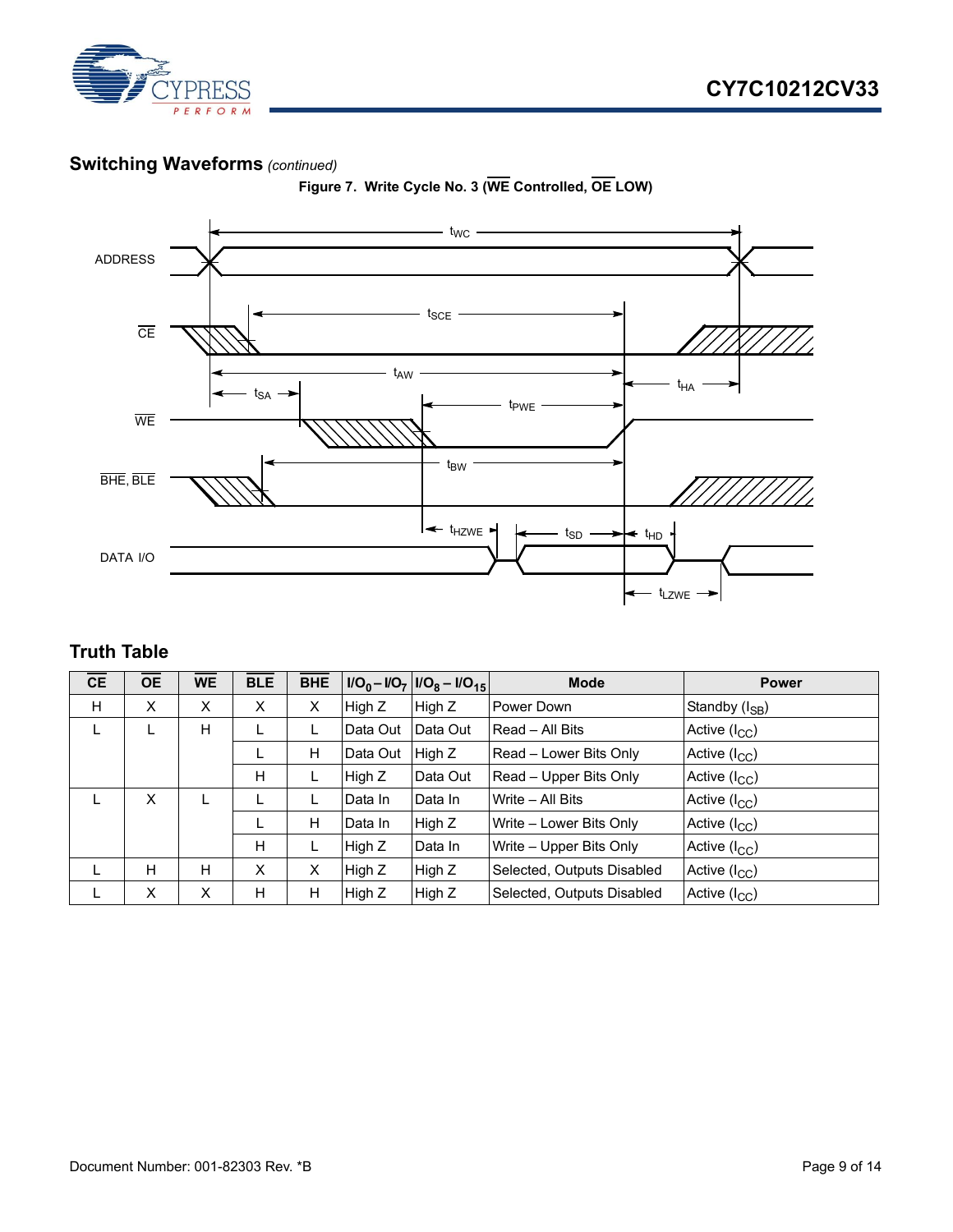

#### <span id="page-9-0"></span>**Ordering Information**

| <b>Speed</b><br>(ns) | <b>Ordering Code</b>  | Package<br><b>Diagram</b> | Package Type                    | <b>Operating</b><br>Range |
|----------------------|-----------------------|---------------------------|---------------------------------|---------------------------|
| 12                   | ICY7C10212CV33-12BAXE |                           | 51-85106 48-ball FBGA (Pb-free) | Automotive-E              |

#### <span id="page-9-1"></span>**Ordering Code Definitions**

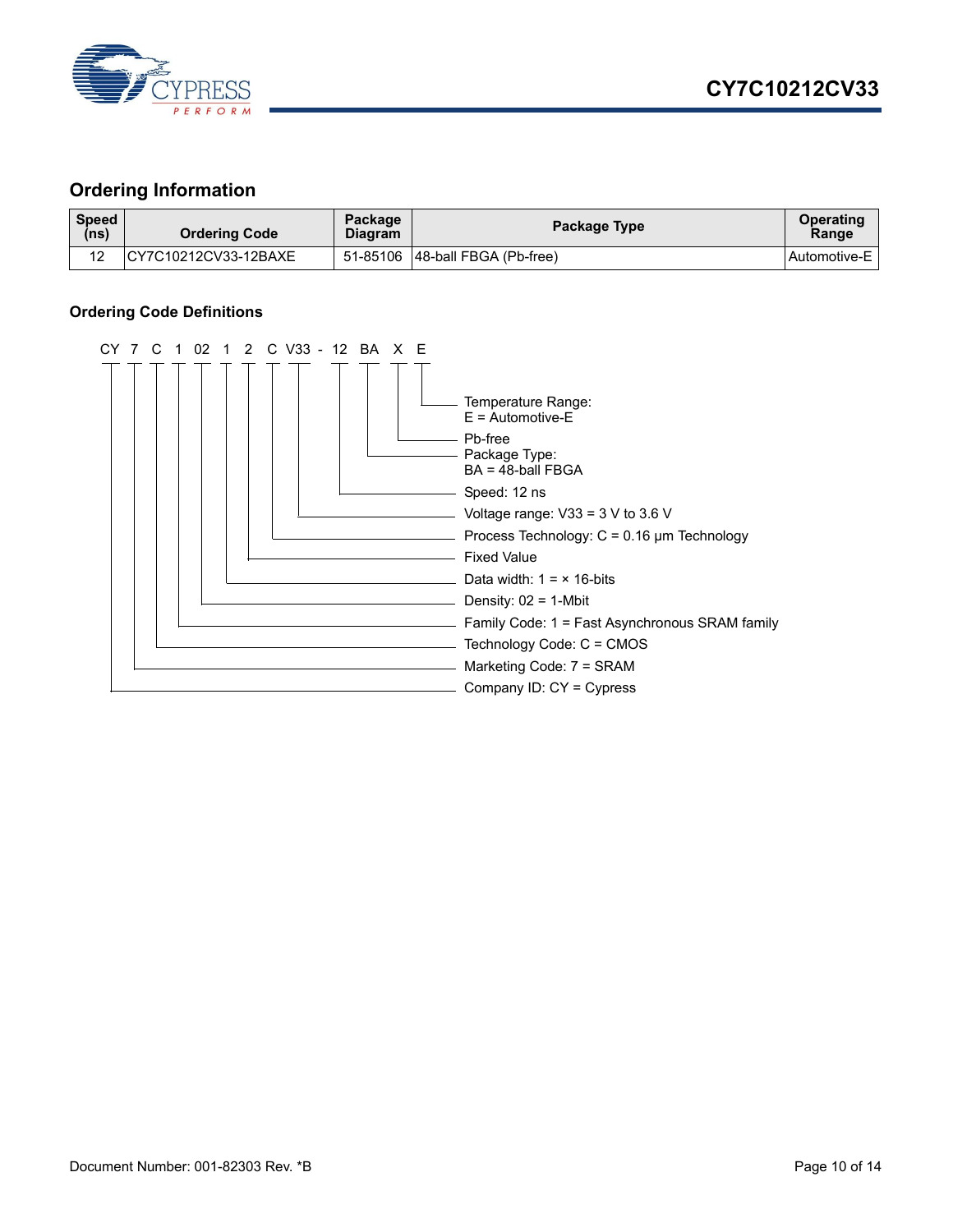

## <span id="page-10-0"></span>**Package Diagrams**

**Figure 8. 48-ball FBGA (7 × 8.5 × 1.2 mm) BA48A Package Outline, 51-85106**





51-85106 \*G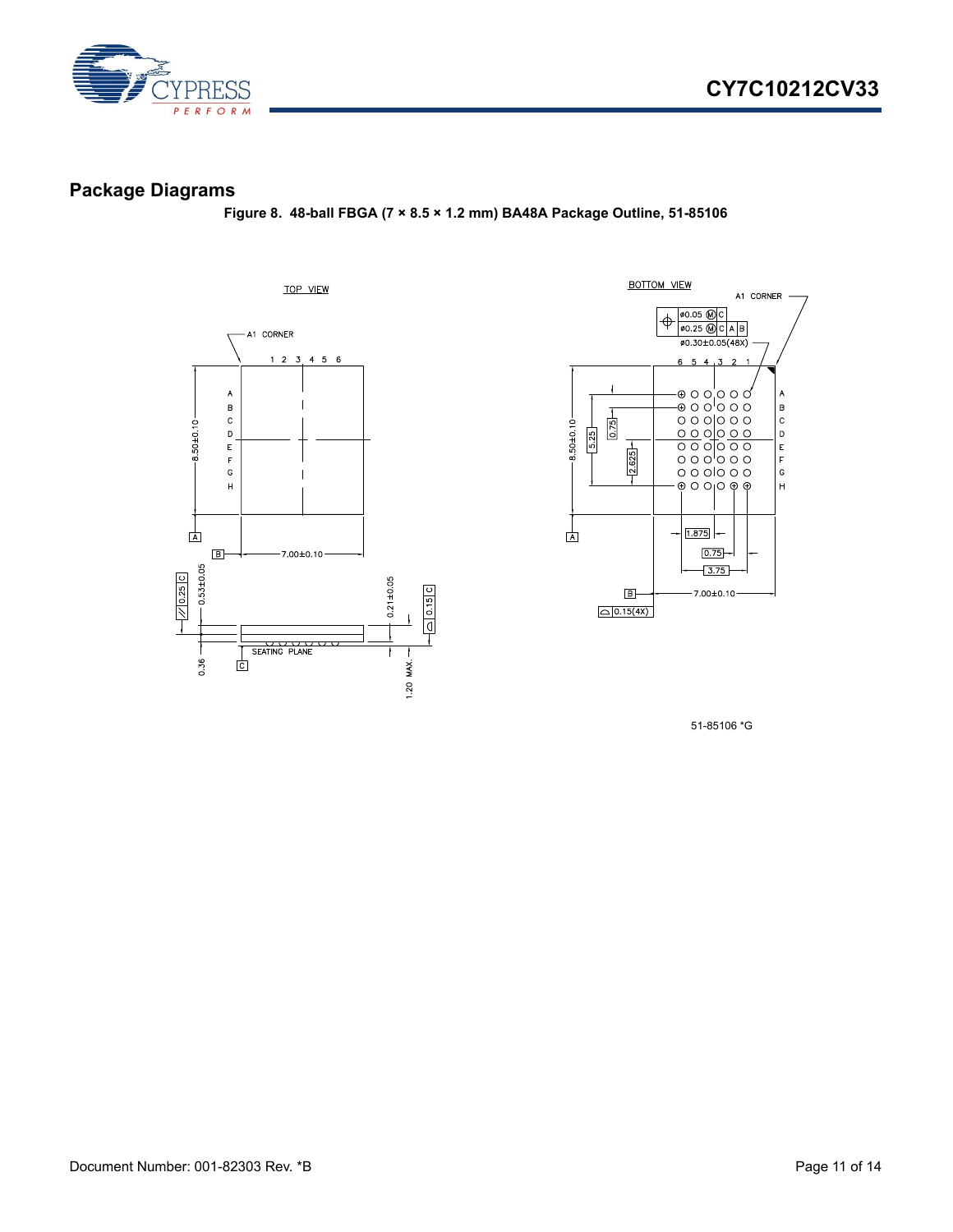



| <b>Acronym</b>         | <b>Description</b>                      |  |  |
|------------------------|-----------------------------------------|--|--|
| <b>BGA</b>             | <b>Ball Grid Arrav</b>                  |  |  |
| $\overline{\text{CE}}$ | Chip Enable                             |  |  |
| <b>CMOS</b>            | Complementary Metal Oxide Semiconductor |  |  |
| <b>FBGA</b>            | Fine-Pitch Ball Grid Array              |  |  |
| I/O                    | Input/Output                            |  |  |
| $\overline{OE}$        | <b>Output Enable</b>                    |  |  |
| <b>SRAM</b>            | <b>Static Random Access Memory</b>      |  |  |
| <b>TQFP</b>            | Thin Quad Flat Pack                     |  |  |
| TTL.                   | Transistor-Transistor Logic             |  |  |
| WF                     | <b>Write Enable</b>                     |  |  |

#### <span id="page-11-0"></span>Acronyms **Document Conventions**

#### <span id="page-11-2"></span><span id="page-11-1"></span>**Units of Measure**

| <b>Symbol</b> | <b>Unit of Measure</b> |  |  |
|---------------|------------------------|--|--|
| $^{\circ}C$   | degree Celsius         |  |  |
| μA            | microampere            |  |  |
| μs            | microsecond            |  |  |
| mA            | milliampere            |  |  |
| mm            | millimeter             |  |  |
| mW            | milliwatt              |  |  |
| <b>MHz</b>    | megahertz              |  |  |
| ns            | nanosecond             |  |  |
| %             | percent                |  |  |
| pF            | picofarad              |  |  |
| V             | volt                   |  |  |
| W             | watt                   |  |  |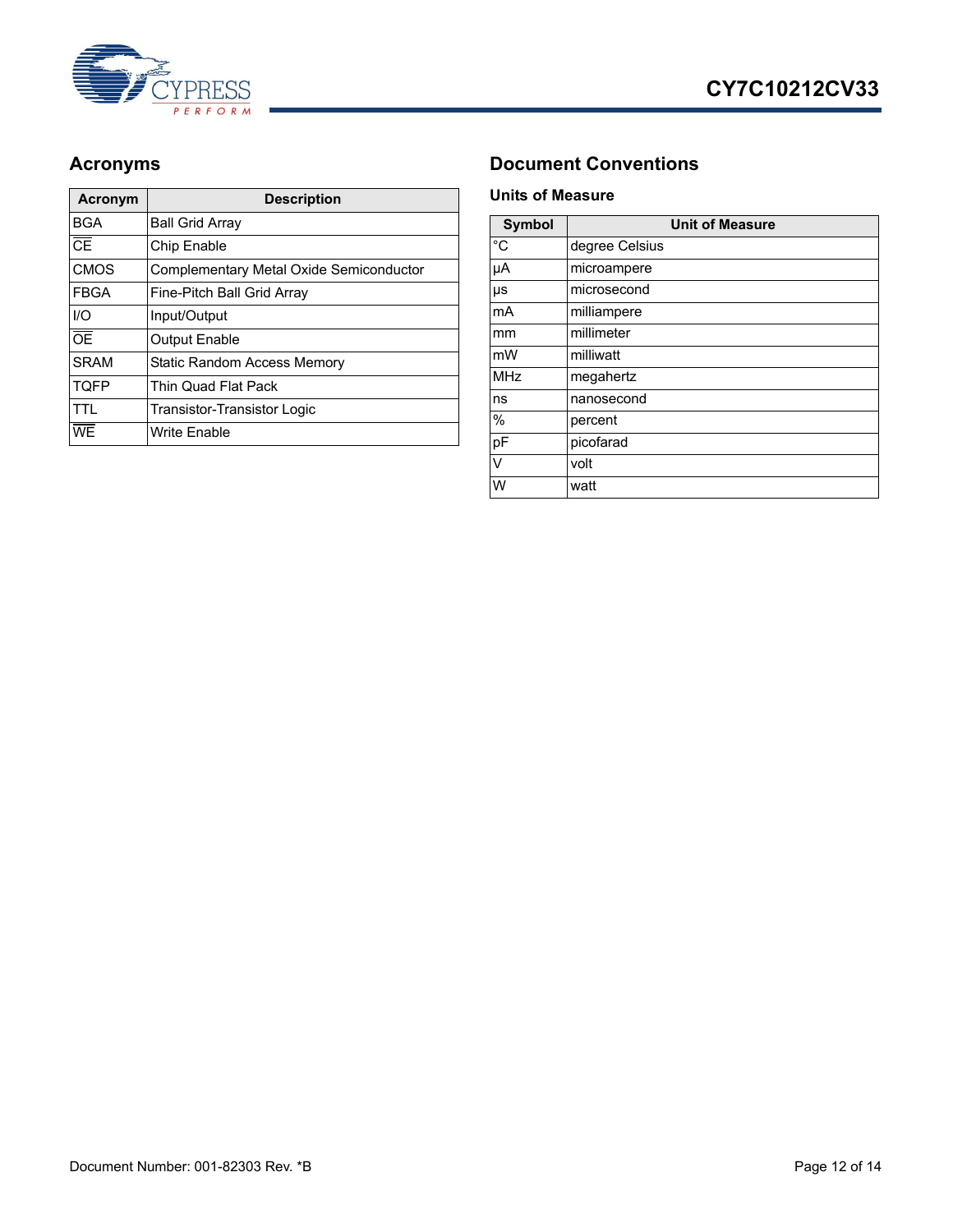

## <span id="page-12-0"></span>**Document History Page**

| Document Title: CY7C10212CV33, 1-Mbit (64 K × 16) Static RAM<br>Document Number: 001-82303 |         |                                  |                    |                                                                                                                                                                                              |  |  |  |
|--------------------------------------------------------------------------------------------|---------|----------------------------------|--------------------|----------------------------------------------------------------------------------------------------------------------------------------------------------------------------------------------|--|--|--|
| Rev.                                                                                       | ECN No. | <b>Submission</b><br><b>Date</b> | Orig. of<br>Change | <b>Description of Change</b>                                                                                                                                                                 |  |  |  |
| $***$                                                                                      | 3723052 | 10/29/2012                       | <b>TAVA</b>        | New data sheet.                                                                                                                                                                              |  |  |  |
| *A                                                                                         | 4178071 | 10/30/2013                       | <b>VINI</b>        | Updated in new template.<br><b>Completing Sunset Review.</b>                                                                                                                                 |  |  |  |
| *B                                                                                         | 4571877 | 11/18/2014                       | <b>VINI</b>        | Added related documentation hyperlink in page 1.<br>Added Note 11 in Switching Characteristics. Added note reference 11 in the<br>Switching Characteristics table.<br>Updatd Figure 7 title. |  |  |  |